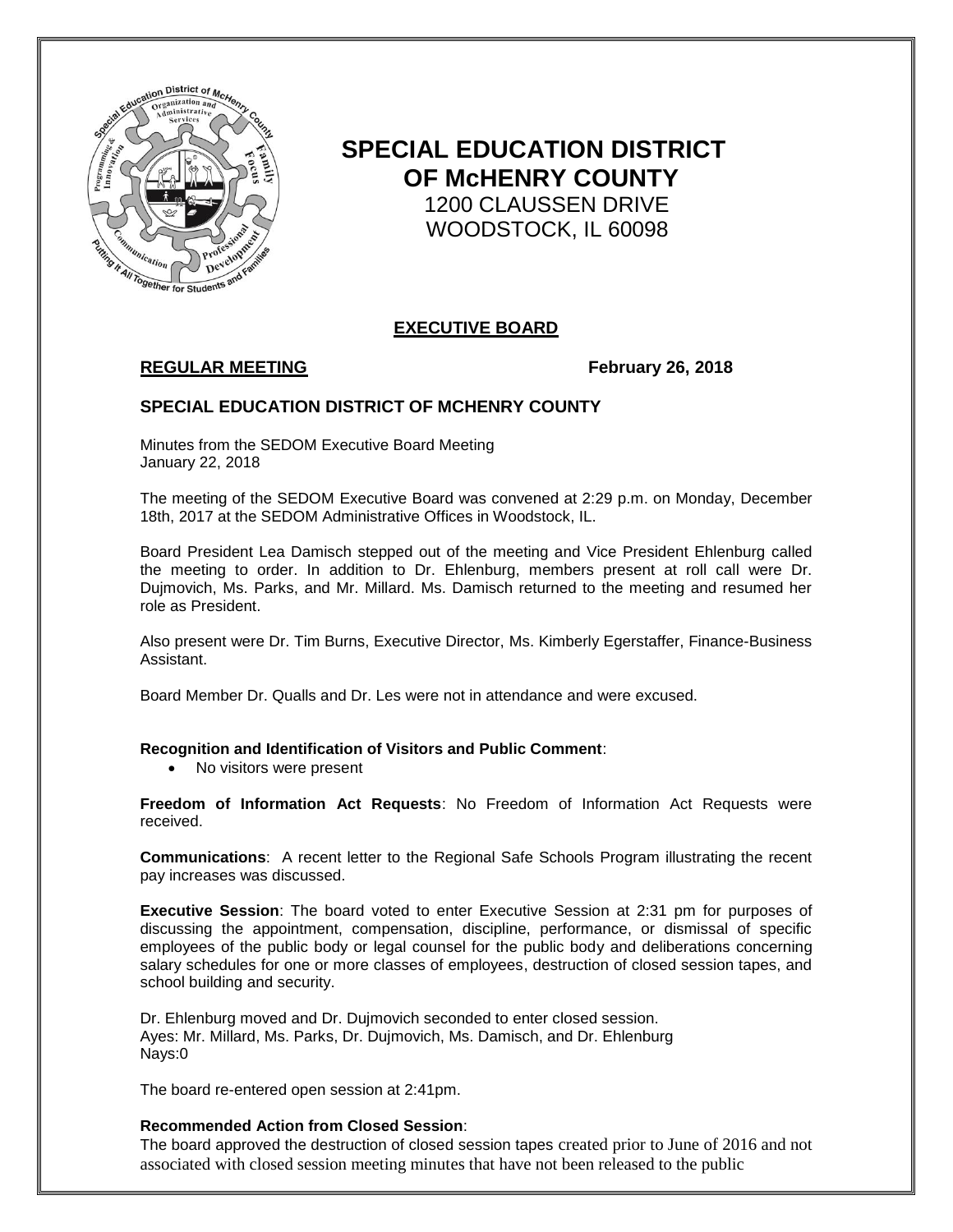#### **Committee of the Whole**:

Dr. Burns discussed the recent Committee of the Whole meeting held at 1:30pm on 1-22-18.

- The board Revisited a Crystal Lake District 47 Proposal Regarding the potential dissolution of the KNAACK and S.A.F
- The board discussed and gave an update on the 2018 Governing Board of Directors /Executive Board Nomination Process
- Dr. Burns gave an update on the 2018/19 Needs Assessment and the need to include parents and staff in this process in order to justify the need for expenditures within the grant
- Dr. Burns described the Quarterly Related Service Provider Facilitator Job **Description**
- Dr. Burns discussed potential changes to Rule 401 Recommendations that focus on recognition of out of state residential care providers.
- Dr. Burns presented the FY 18 Tentative Budget Calendar
- Dr. Burns discussed the current state of the Administrative Assessment Cost Structure and various options for potential implementation
- Dr. Burns gave an update on the recent Pool Repair/Elimination Discussion
- Dr. Burns summarized a recent CLIC Loss Prevention Control Visit which discussed minor and reasonable concerns focused on updated room labeling, updated windows on doors to rooms where students might be with staff.

#### **Recommended Action from Committee of the Whole**:

• The Executive Board directed Dr. Burns to bring back the potential dissolution of the McHenry County Student Assistance Fund back for discussion at its July 2018 meeting.

#### **Consent Agenda:**

Ms. Parks moved Ms. Dr. Ehlenburg seconded to approve the consent agenda items listed below: Ayes: Ms. Parks, Dr. Dujmovich, Mr. Millard, Ms. Damisch, and Dr. Ehlenburg Nayes:0

- Approval of the minutes from the 12-18 17 Executive Board Meeting and subsequent closed session,
- December Financial Reports
- January Bills

### **Executive Director's Report**:

The Executive Director's report included information regarding the following:

- SEDOM Quarterly Related Service Provider Support Meetings
- Recent Meetings of the Northern Illinois Roundtable (NIRT)
- Directors Participation in a panel discussion for future special education teachers at NEIU
- Review of the 1-9-18 McHenry County P.P.S. Directors Meeting